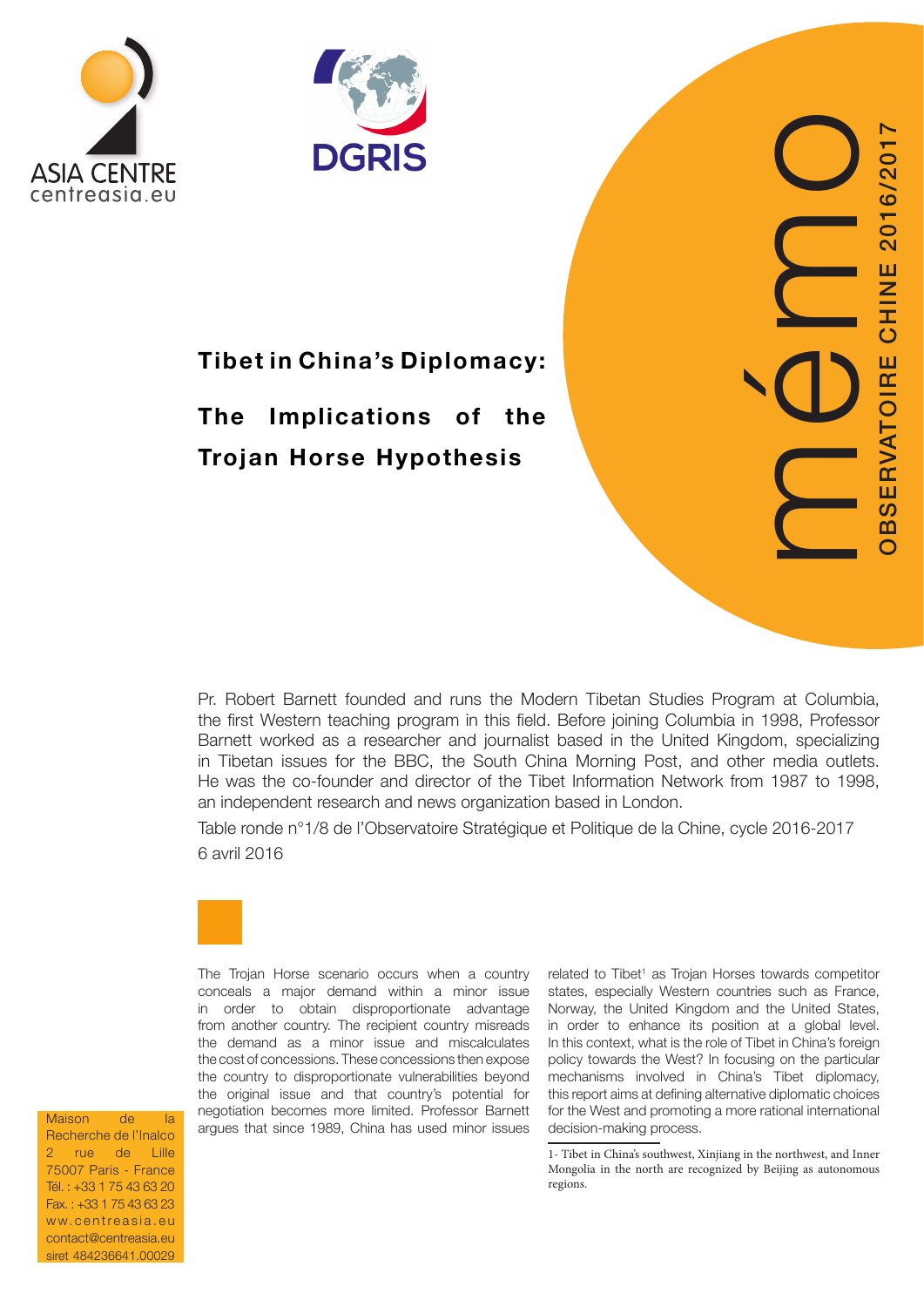

#### The Trojan Horse Hypothesis

The hypothesis that arises from the Trojan Horse scenario is that a protagonist state gains diplomatically by making the most demands about the smallest issue, whereas the recipient state gains most by making the smallest possible concessions – or no concession at all.



There are two kinds of Trojan Horses: (1) the inducementbased Trojan Horse, presenting something pleasant and appealing to another country; (2) the demand-based Trojan Horse, insisting on another country's acceptance of the demand. An example of the inducement-based Trojan Horse is the Chinese "general principles first" negotiation strategy: the emphasis on the "mutual benefit" of the agreement is often required by China as an attractive guiding principle in negotiations, but if accepted in fact implies compliance by the other party. A country must be very careful when accepting this inducement-based Trojan Horse. As far as Chinese demand-based Trojan Horses are concerned, recent examples of demands include: demanding the US to refuse entry to Li Tenghui in 1995, pressing for a Norwegian apology after the Nobel Peace Prize was awarded to Liu Xiaobo in 2010, preventing Taiwan from joining certain international organizations and calling on heads of state to stop meeting with the Dalai Lama. These are small issues that China magnifies and presents as major ones in order to force concessions from competitor states.



## The High Costs of Concessions

As far as the Tibet case is concerned, it has proven to be a dramatically successful strategy for China. Over the last 15 years, meetings between the Dalai Lama and National Presidents have significantly decreased (from 9 in 2000 to 1 in 2014), as have meetings with Foreign Ministers (4 in 2000, 1 in 2014).

According to Robert Barnett, conceding to China's demands on the Dalai Lama issue rapidly diminished negotiating space of several countries. After conceding to important demands on the Tibet issue in 2008, the British lost negotiating space and found themselves having to plead to China in 2012. Following the controversy surrounding the 2010 Nobel Peace prize, the Norwegians are in a similar position and they are still pleading for normalization. Nepal has lost all bargaining power in the face of constant pressure from China to control Tibetan refugees, and this despite accepting all previous Chinese demands. Therefore, why do governments concede?



### The Conceptual, Political and Economical Factors for Concessions

One of the factors involved is response inflation: the Chinese side says the people of China will be angered if the demand/gift is refused - if a country proceeds with a meeting with the Dalai Lama for example. It suggests that, although for Western countries the issue is inherently minor, the issue is in fact very important to China. This produces a conceptual polarity for the recipient government, that sees the issue as minor for them and major for China. An apparently coherent syllogism arises: this issue matters to China, it doesn't matter to Western countries, therefore Western countries can give China what it wants at no cost.



Meetings of the Dalai Lama with National Presidents and Foreign Ministers (2000-2015) Robert Barnett, 2016

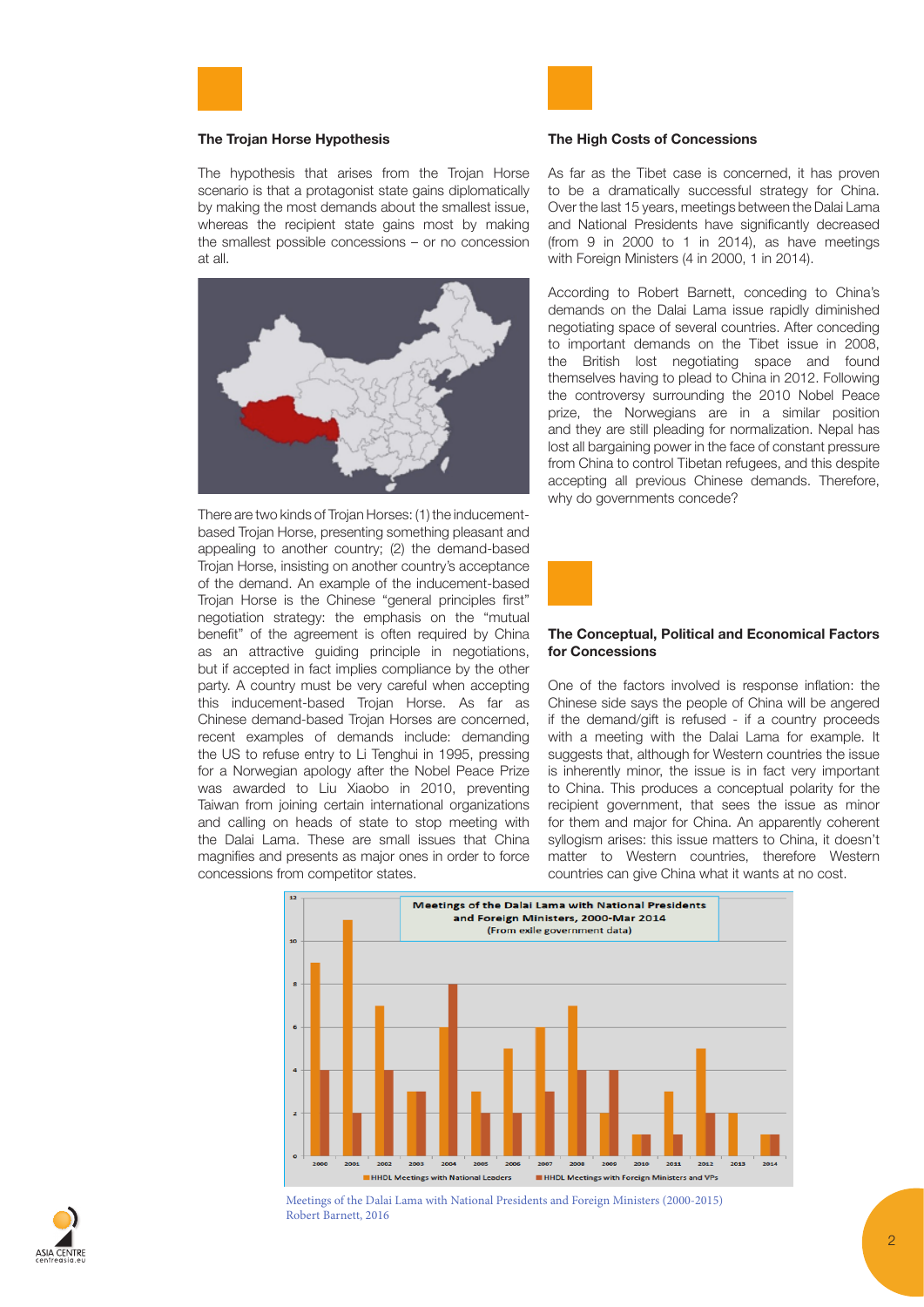







The second factor involved is the fear that there will be high political or economic costs for refusing concessions to China. However, figures do not seem to confirm such negative consequences. Political costs for refusal to concede seem to have been very minor until recently. The only sustained political costs occurred with Norway in 2010 – a partial diplomatic freeze and with the United Kingdom in 2012. From 1989 to 2010, political costs for refusal appear to have been negligible. The Norway/UK punishment was the result of a chain of successive concessions to earlier Trojan Horse demands. As concessions are made, China's relative strength increases and leads to the progressive erosion of the competitor state's diplomatic capacities. Indeed, weak responses over time lead to greater punishment.

As far as economic costs are concerned, there is little evidence of significant impact of refusal to concede, even in the case of Norway. In fact, even though Norway has not apologized for the 2010 Nobel Peace Prize, bilateral trade significantly increased with Norwegian imports from China increasing from \$6 billion in 2014 to \$7.3 billion in 2015. Moreover, Norway was accepted by China as a founding member of the Beijing-backed Asian Infrastructure Investment Bank (AIIB) and China became the sixth largest recipient of Norwegian goods for the first time, with a value of \$2.7 billion<sup>2</sup>.

The United Kingdom, which conversely made significant concessions, saw their exports increase at about half the rate in percentage terms of Norway's China exports.



<sup>2-</sup> Lanteigne M., "Towards the Thaw: Seeking Clarity in China-Norway Relations, in *The Diplomat*, 2016. Available at: http://thediplomat.com/2016/01/towards-the-thaw-seeking-clarity-in-sinonorwegian-relations/.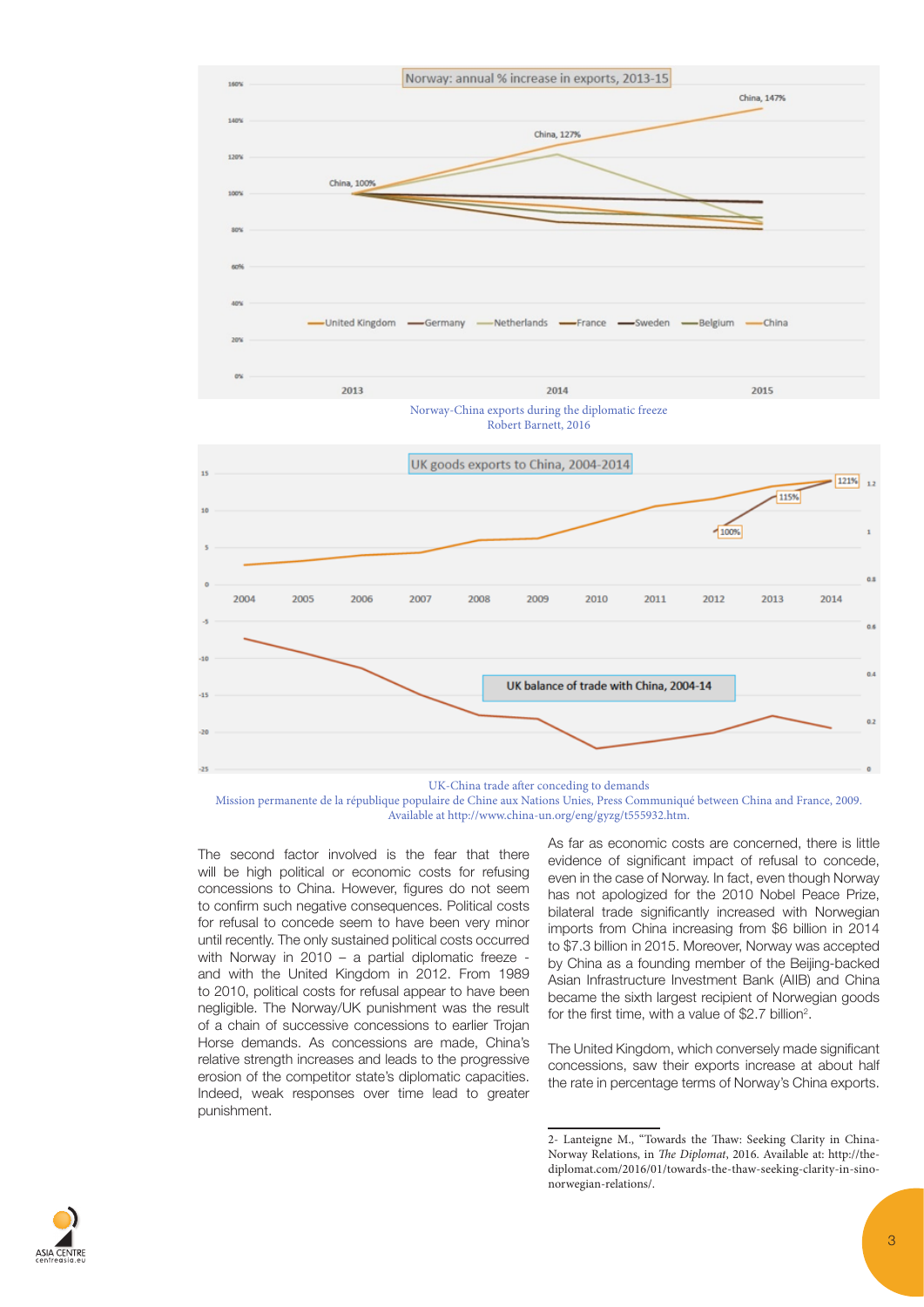

#### Effectiveness of a Trojan Horse

First, a Trojan Horse does not work with strong governments. The US was susceptible to Chinese demands until recently, but has become less so in recent years and has faced no costs or penalties for refusal to concede on Dalai Lama meetings. More significantly, though India has the Dalai Lama living in its country and provides schools and services for thousands of Tibetan refugees, the country is so strongly placed on the Tibetan issue that China does not make Trojan Horse demands, such as stopping meetings with the Dalai Lama let alone expelling the exile government. Trojan Horses are not used against states which know that they have real leverage in their China relations. Only weak countries or countries that consider themselves weak in terms of negotiating face Trojan Horse demands from China.

A critical way in which a Trojan Horse strategy is made effective is by making the issue appear to be about another related and much more sensitive issue. China presents small issues such as Dalai Lama meetings as if there were as important as taking a stand on the Tibet issue. However, whether an official representative meets with the Dalai Lama does not involve actual decisions about the Tibetan issue, nor does it represent a statement on the status of Tibet. The Tibet Trojan Horse is not about the Tibetan issue itself – major to China - but about demanding that foreign leaders not meet the Dalai Lama.The significance of meeting the Dalai Lama is in real terms extremely small since there are no military or economic implications.

Robert Barnett argues that China can actually gain from a failure with a Trojan Horse demand since it could then accuse a competitor country of being antagonistic or of interfering in national affairs. The smaller the issue, the greater the perception of diplomatic weakness if a country concedes.

Trojan Horse demands and response inflation are not used with major issues. There is relatively little response inflation over freedom of navigation patrols in the South China Sea, Air Defense Identification Zone (ADIZ) overflights or other major strategic issues.

Several Trojan Horses have been ignored by Western powers at no cost. For example, the initial demand from China's Minister of Foreign Affairs concerning the 2010 Dalai Lama visit to the US was that he should be banned from entering the country but this was completely ignored by the American government and Western media.



#### The Strategic Foreign Policy Purpose of China's Trojan Horses

Western European responses to the Tibet Trojan Horse been marked by a more serious development, overcompensation - conceding more than required. Robert Barnett believes that between 2008 and 2009, France, Denmark and the United Kingdom made concessions to China that went beyond logical requirements. These were seen by them as necessary compensation for refusals to concede to earlier Trojan Horse demands on the Dalai Lama. On 1 April 2009, France and China issued a joint statement<sup>3</sup> which reasonably conceded that France recognized Tibet as part of China, but went on to state unnecessarily that "France refuses to support any form of 'Tibet independence'". According to Professor Barnett, Denmark made a similar unnecessary statement a few months later, thus demonstrating overcompensation. Issuing an unusual single-issue public statement on an issue that was already clearly established in itself was an excessive concession, since it implied that they were making an apology to China. More significant was the British statement on Tibet in October 2008<sup>4</sup>, which Pr. Barnett considers a striking example of diplomatic miscalculation in recent British history: while it could be considered reasonable that it conceded that Tibet was part of China, this was the first time the British had ever done so, and it was done without asking any reciprocal concession from the Chinese side. In addition, it appeared to make a major unnecessary concession in addition by disclaiming Britain's 'previous treaty arrangements with Tibet.

Although Trojan Horses use minor issues as their vehicles, they have important strategic purposes, such as reducing a competitor's long-term negotiating competency. Robert Barnett argues that China had a set of external policy objectives for Tibet such as 1/ Get all countries, especially the United Kingdom, to recognise Tibet as part of China 2/ Get all countries to refuse to meet the Dalai Lama 3/ Get neighbouring countries to ban anti-Chinese activities on their soil 4/ Get beyondthe-periphery countries to say they oppose Tibetan independence. China achieved a significant number of these major objectives, including the first. It has achieved the last one with France and Denmark.



<sup>3-</sup> Mission permanente de la république populaire de Chine aux Nations Unies, Press Communiqué between China and France, 2009. Available at http://www.china-un.org/eng/gyzg/t555932.htm. 4- UK Foreign Secretary David Miliband affirmed that Tibet was part of China although Beijing had rarely publicly demanded this concession. Until the statement, the British position on Tibet was a restatement of its historic "suzerainty" position, according to which Tibet was an "autonomous region in which China had a special position". This stance derived from its colonial history and was based on treaties signed with the Tibetan government - notably the Simla Accords of 1913-14 which established the boundaries between Tibet and British-administered India.